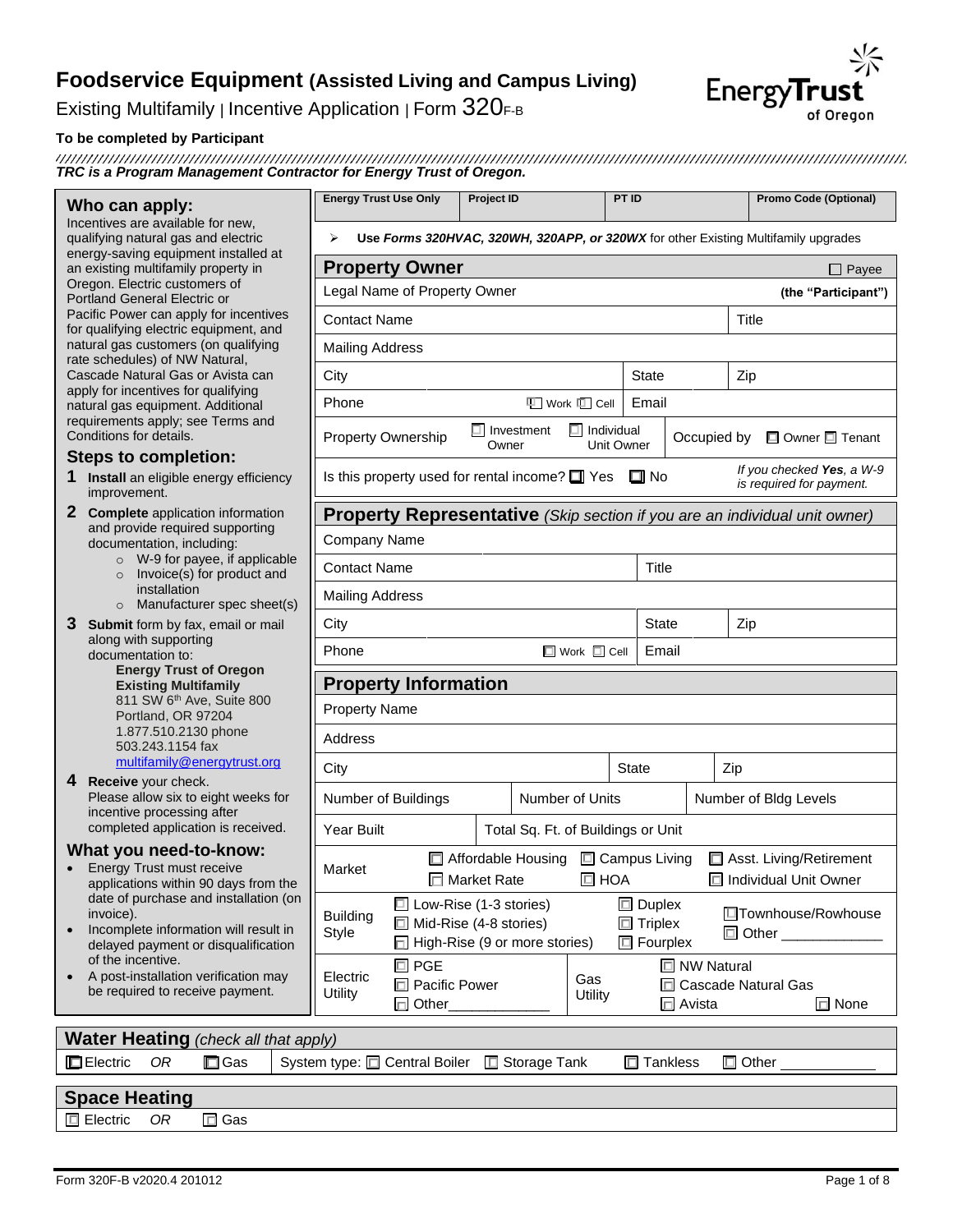

Existing Multifamily | Incentive Application | Form 320F-B

### **To be completed by Participant**

*TRC is a Program Management Contractor for Energy Trust of Oregon.*

| <b>ENERGY STAR® Cooking Equipment</b>                                                                                                                                             | <b>Manufacturer</b> | <b>Model</b> | Installed Cost | Qty | <b>Incentive</b> | <b>Requested</b> |
|-----------------------------------------------------------------------------------------------------------------------------------------------------------------------------------|---------------------|--------------|----------------|-----|------------------|------------------|
| Electric Griddle (\$400 each)                                                                                                                                                     |                     |              | \$             |     | \$               | 0.00             |
| Electric Combination Oven (\$1,000 each)                                                                                                                                          |                     |              | \$             |     | \$               | 0.00             |
| Gas Combination Oven (\$750 each)                                                                                                                                                 |                     |              | \$             |     | \$               | 0.00             |
| Electric Convection Oven (\$315 each)<br>Full size which accommodates full sheet,<br>minimum 18" x 26" x 1"                                                                       |                     |              | \$             |     | \$               | 0.00             |
| Gas Convection Oven (\$315 each)<br>Full size which accommodates full sheet,<br>minimum 18" x 26" x 1"                                                                            |                     |              | \$             |     | \$               | 0.00             |
| Gas Single Rack Oven (\$2,500 each)<br>Removable single rack which accommodates<br>full sheet, minimum 18" x 26" x 1"                                                             |                     |              | $\mathsf{\$}$  |     | $\mathsf{\$}$    | 0.00             |
| Gas Double Rack Oven (\$5,000 each)<br>One removable double rack or two removable<br>single racks to accommodate two full sheets<br>per level, each pan minimum of 18" x 26" x 1" |                     |              | \$             |     | \$               | 0.00             |
| Electric Fryer (\$225 per vat)                                                                                                                                                    |                     |              | \$             |     | \$               | 0.00             |
| Gas Fryer (\$1,000 per vat)                                                                                                                                                       |                     |              | \$             |     | \$               | 0.00             |
| Electric Steam Cooker (\$2,500 each)                                                                                                                                              |                     |              | \$             |     | \$               | 0.00             |
| Gas Steam Cooker (\$1,850 each)                                                                                                                                                   |                     |              | \$             |     | \$               | 0.00             |
| Electric Hot Food Cabinet (\$350 each)                                                                                                                                            |                     |              | \$             |     | \$               | 0.00             |

| Pre-Rinse Spray Valves <sup>1</sup>         | <b>Requirements</b>                                                                                                                                          | <b>Manufacturer</b>                                                                 | <b>Model</b> | <b>Installed</b><br>Cost | Qty | <b>Incentive</b><br><b>Requested</b> |
|---------------------------------------------|--------------------------------------------------------------------------------------------------------------------------------------------------------------|-------------------------------------------------------------------------------------|--------------|--------------------------|-----|--------------------------------------|
| <b>Pre-Rinse Spray Valve</b><br>(\$30 each) | • Installed equipment must<br>have rated flow rate of<br>$\geq$ 0.61 GPM and<br>$\leq$ 1.00 GPM<br>• Minimum spray force of<br>4.0 ounces-force <sup>2</sup> |                                                                                     |              | จ                        |     | 0.00                                 |
| $\mathbf{A}$ . The set of $\mathbf{A}$      | .                                                                                                                                                            | the company's company's company's company's company's company's company's company's |              |                          |     |                                      |

<sup>1</sup> Property's water must be heated with service provided by a participating utility.

2 If spray force cannot be determined from spec sheet, please refer to Watersense list: https://www.epa.gov/watersense/pre-rinsespray-valves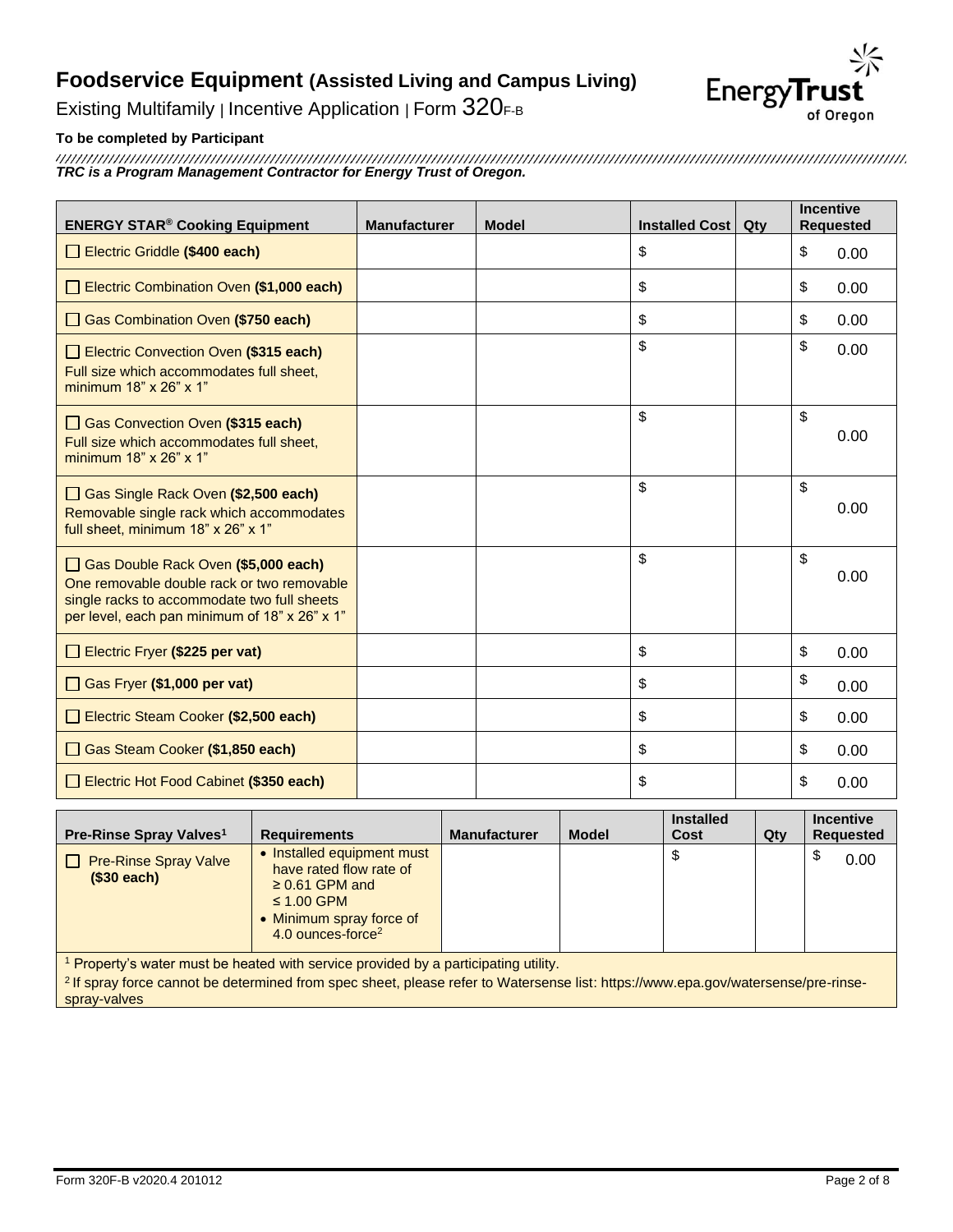**EnergyTrust** of Oregon

Existing Multifamily | Incentive Application | Form 320F-B

### **To be completed by Participant**

*TRC is a Program Management Contractor for Energy Trust of Oregon.*

| <b>Gas-fired Automatic</b><br><b>Conveyor Broilers</b>                 | <b>Requirements</b>                                                                                                 | <b>Manufacturer</b> | <b>Model</b> | <b>Installed</b><br>Cost | $Q$ ty | <b>Incentive</b><br><b>Requested</b> |
|------------------------------------------------------------------------|---------------------------------------------------------------------------------------------------------------------|---------------------|--------------|--------------------------|--------|--------------------------------------|
| Conveyor belt width<br>$<$ 22" (\$2,015 each)                          | • Automatic conveyor with<br>catalyst<br>• Input rate $< 80$ kBtu/h                                                 |                     |              | \$                       |        | \$<br>0.00                           |
| Conveyor belt width<br>22" to 28" (\$2,515 each)                       | or dual stage or<br>modulating gas valve<br>with a capability of                                                    |                     |              | \$                       |        | \$<br>0.00                           |
| $\Box$ Conveyor belt width<br>$> 28$ " (\$2,925 each)                  | throttling the input rate<br>below 80 kBtu/h<br>• Installed under a Type 1<br>vent hood                             |                     |              | \$                       |        | \$<br>0.00                           |
| <b>Commercial Vent Hood</b>                                            |                                                                                                                     |                     |              |                          |        |                                      |
| with Demand Controlled<br><b>Ventilation</b>                           | <b>Requirements</b>                                                                                                 | <b>Manufacturer</b> | <b>Model</b> | <b>Installed</b><br>Cost | Qty    | <b>Incentive</b><br><b>Requested</b> |
| □ Commercial Vent Hood<br>with Demand Controlled<br><b>Ventilation</b> | • Motor speeds must be<br>controlled by a<br>programmable controller,<br>with scheduling,<br>occupancy sensing, and |                     |              | \$                       |        | \$<br>0.00                           |

| (\$750 per total controlled<br>$hp)^1$<br>Vent hood fan motor:<br>hp<br>Make-up air fan motor:<br>hp | heat sensing capabilities<br>• Variable speed control<br>the make-up air unit<br>motor and the hood<br>exhaust motor<br>• Make up air must be<br>tempered<br>• Retrofit hp must not<br>exceed total existing hp<br>of makeup air unit and<br>exhaust fan motor | must be installed on both                |                                     |                                      |  |  |
|------------------------------------------------------------------------------------------------------|----------------------------------------------------------------------------------------------------------------------------------------------------------------------------------------------------------------------------------------------------------------|------------------------------------------|-------------------------------------|--------------------------------------|--|--|
| "Minimum total controlled hp is based on the following building heating fuel and utility service:    | <b>Heating Fuel</b>                                                                                                                                                                                                                                            | Participating<br><b>Electric Utility</b> | Participating<br><b>Gas Utility</b> | <b>Total</b><br><b>Controlled HP</b> |  |  |
|                                                                                                      | Electric                                                                                                                                                                                                                                                       | <b>Yes</b>                               | Yes or No                           | $\geq 1$ hp                          |  |  |
|                                                                                                      | Gas                                                                                                                                                                                                                                                            | <b>Yes</b>                               | <b>Yes</b>                          | $\geq 3$ hp                          |  |  |
|                                                                                                      | Gas                                                                                                                                                                                                                                                            | <b>No</b>                                | <b>Yes</b>                          | $\geq$ 4 hp                          |  |  |
|                                                                                                      | <b>Gas or Other</b>                                                                                                                                                                                                                                            | <b>Yes</b>                               | <b>No</b>                           | $\geq 3$ hp                          |  |  |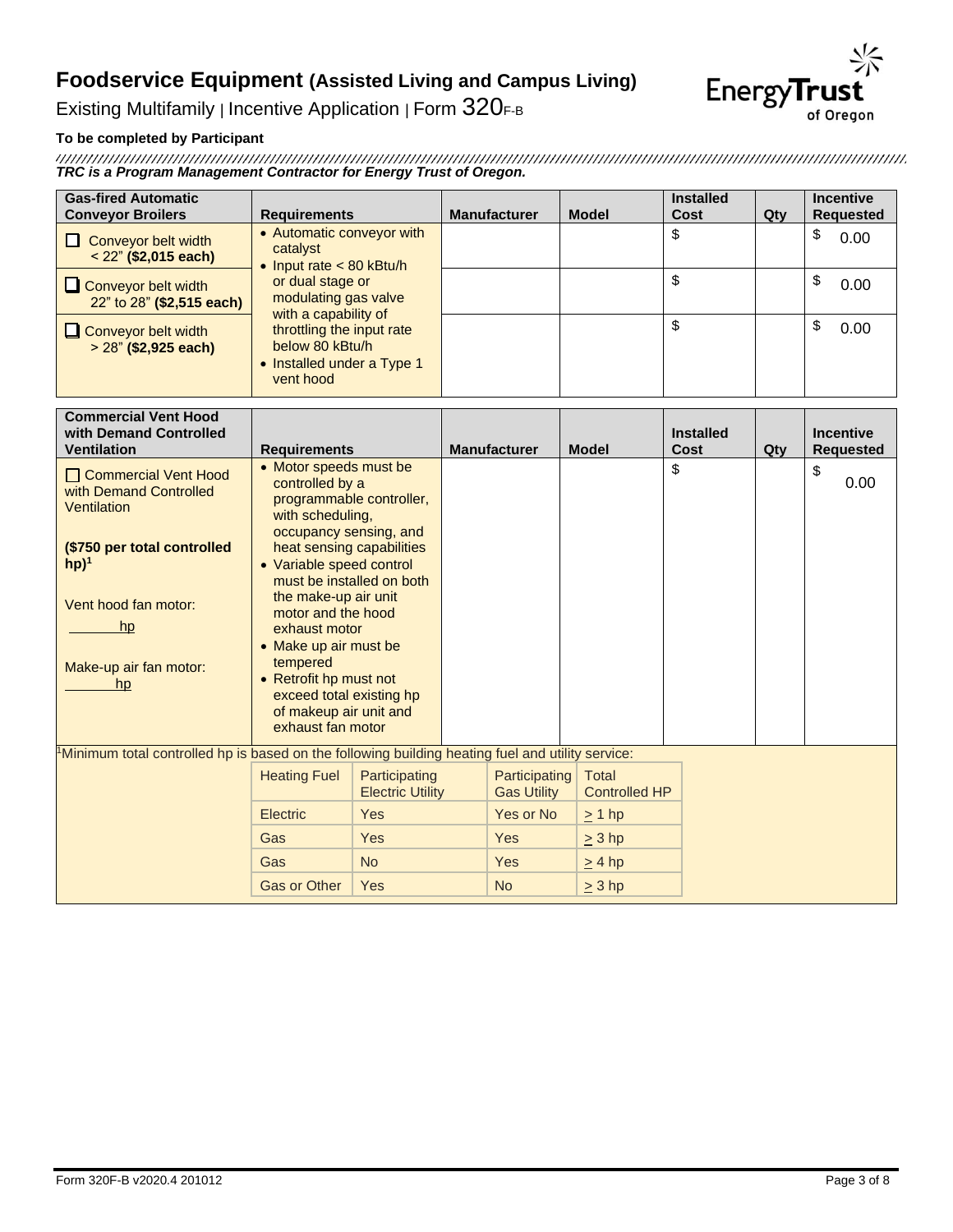

Existing Multifamily | Incentive Application | Form 320F-B

### **To be completed by Participant**

*TRC is a Program Management Contractor for Energy Trust of Oregon.*

| <b>ENERGY STAR Dishwashers<sup>1</sup></b>                                                     | <b>Manufacturer</b> | <b>Model</b> | <b>Installed</b><br><b>Cost</b> | Qty | <b>Incentive</b><br><b>Requested</b> |
|------------------------------------------------------------------------------------------------|---------------------|--------------|---------------------------------|-----|--------------------------------------|
| $\Box$ Dishwasher, undercounter                                                                |                     |              | \$                              |     | \$                                   |
| <b>Low Temperature (\$195 each)</b>                                                            |                     |              |                                 |     | 0                                    |
| High Temperature (\$600 each)<br>(Electric water heat only)                                    |                     |              |                                 |     |                                      |
| $\Box$ Dishwasher, single tank door/upright                                                    |                     |              | \$                              |     | \$                                   |
| <b>Low Temperature (\$550 each)</b>                                                            |                     |              |                                 |     | 0                                    |
| High Temperature (\$825 each)                                                                  |                     |              |                                 |     |                                      |
| $\Box$ Dishwasher, single tank conveyor                                                        |                     |              | \$                              |     | \$                                   |
| <b>Low Temperature (\$900 each)</b>                                                            |                     |              |                                 |     | 0                                    |
| High Temperature (\$900 each)                                                                  |                     |              |                                 |     |                                      |
| $\Box$ Dishwasher, multi-tank conveyor                                                         |                     |              | \$                              |     | \$                                   |
| <b>Low Temperature (\$800 each)</b>                                                            |                     |              |                                 |     | 0                                    |
| High Temperature (\$800 each)                                                                  |                     |              |                                 |     |                                      |
| $\Box$ Dishwasher, pot, pan and utensil                                                        |                     |              | \$                              |     | \$                                   |
| High Temperature (\$350 each)                                                                  |                     |              |                                 |     | 0                                    |
| <sup>1</sup> Property's water must be heated with service provided by a participating utility. |                     |              |                                 |     |                                      |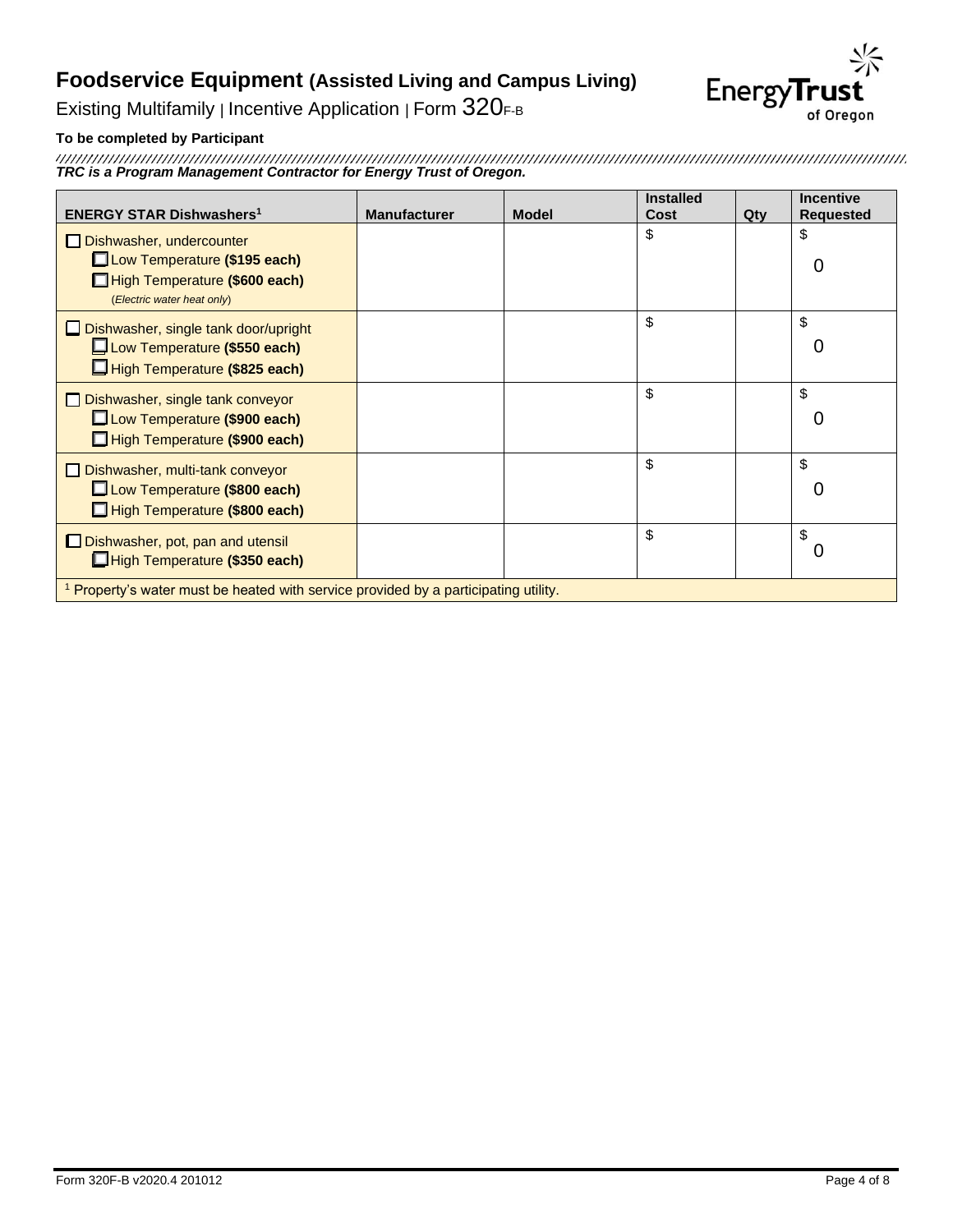

Existing Multifamily | Incentive Application | Form 320F-B

### **To be completed by Participant**

*TRC is a Program Management Contractor for Energy Trust of Oregon.*

### **Limited-Time Bonus Incentives**

For a limited time, Energy Trust is offering bonus incentives on certain qualifying equipment.

To qualify for these bonuses you must (i) purchase and install qualifying equipment within the eligible time periods listed below, and (ii) complete and submit your incentive application within 90 days of purchase – but no later than December 1, 2020. Equipment purchased must meet all requirements listed in previous pages of this incentive application. Limited-time bonus incentives may not be combined or applied to other Energy Trust promotions or offerings.

To establish your eligibility, please respond to the following to see if your equipment may qualify:

- Did you purchase qualifying equipment listed in "Bonus List A" below between May 18 December 1, 2020? <sub>■</sub> Yes No
- ▶ Did you purchase qualifying equipment listed in "Bonus List B" below between **August 20 December 1, 2020**? □ Yes □ No
- Are you submitting this incentive application on or before **December 1, 2020**? <br>
No

| <b>Equipment Installed</b>  | <b>Base Incentive</b>                            | <b>Bonus Incentive</b> | Quantity | <b>Incentive Requested</b> |
|-----------------------------|--------------------------------------------------|------------------------|----------|----------------------------|
| 0<br><b>Gas Fryer</b>       | \$1,000                                          | \$250                  |          | $\delta$ 0                 |
| Vent Hood*                  | $$750$ per hp*                                   | $$350$ per hp          |          | $\Omega$                   |
| <b>Gas Conveyor Broiler</b> | Conveyor belt width<br>$< 22$ " (\$2,015 each)   | \$485                  |          | $\Omega$                   |
|                             | Conveyor belt width<br>22" to 28" (\$2,515 each) | \$485                  |          | $\Omega$                   |
|                             | Conveyor belt width<br>> 28" (\$2,925 each)      | \$575                  |          | $\Omega$                   |

**Bonus List A.** Qualifying equipment installations can apply to receive the following bonus amounts:

\* Site must be heated by a participating gas or electric utility to be eligible for this bonus offering

**Bonus List B**. Qualifying equipment installations can apply to receive the following bonus amounts:

| <b>Equipment Installed</b>                         | <b>Base Incentive</b> | <b>Bonus Incentive</b> | Quantity | <b>Incentive Requested</b> |
|----------------------------------------------------|-----------------------|------------------------|----------|----------------------------|
| Electric Griddle                                   | \$400                 | \$400                  |          | \$<br>$\overline{0}$       |
| $\Box$<br><b>Electric Combination</b><br>Oven      | \$1,000               | \$2,000                |          | \$<br>0                    |
| $\Box$ Electric Hot Food<br><b>Holding Cabinet</b> | \$350                 | \$250                  |          | $\sqrt{s}$ 0               |
| <b>Electric Steam</b><br>Cooker                    | \$2,500               | \$900                  |          | $\sqrt[3]{6}$              |

Energy Trust will review your equipment purchases for standard incentive and bonus incentive eligibility and will send an email notification if it is determined that the total incentive amount is different than the amount submitted in this incentive application. **The base incentive plus the bonus incentive will never exceed the total documented eligible project cost.** Applications must be submitted on or before December 1, 2020.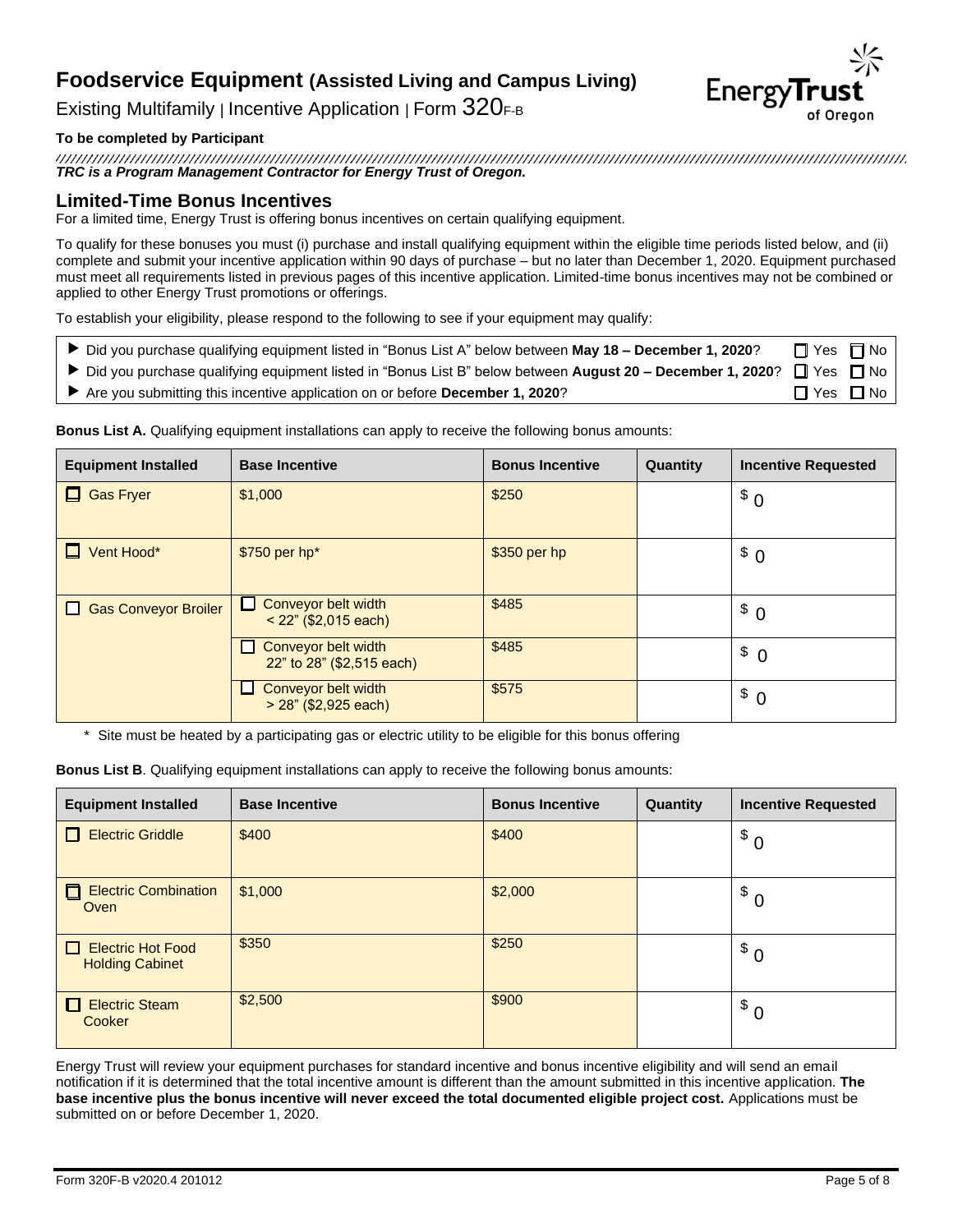

Existing Multifamily | Incentive Application | Form  $320$ F-B

#### **To be completed by Participant**

*TRC is a Program Management Contractor for Energy Trust of Oregon.*

Limited time bonuses are also available for select insulation upgrades, heating, ventilation, and cooling equipment, and common area lighting. For more information, please visit: [energytrust.org/mfbonus.](https://www.energytrust.org/mfbonus)

#### **REMEMBER TO:**

- ▶ Complete and sign this application.
- Attach invoices and all other required project cost documentation for all equipment purchased.
- Attach a completed IRS Form W9 or Energy Trust Substitute W9 form if applicable.
- Use the *Form 320A: Assign Payment* to authorize payment of the incentive to your contractor or other designated Payee. To assign payment, both Participant and Payee must complete and sign a *Form 320A* and it must be submitted along with this incentive application.

**Participant Signature** *– If you are assigning your incentive, also complete Form 320A* By my signature below, I represent that (i) the Participant has read, understands and agrees to the Terms and Conditions of this agreement, (ii) I have the authority to sign this agreement on behalf of the Participant, and (iii) all accompanying project cost documentation is complete, true and accurate to the best of my knowledge. Authorized Representative Name (printed) Signature Signature Name (Date

**FOR MORE INFORMATION:** Call 1.877.510.2130, and ask for the Multifamily program. Documents transmitted with faxed, scanned or digital signature shall be deemed to be original signatures. At the request of Energy Trust, Participant shall confirm signature by providing an original document.

#### **Terms and Conditions**

**1. Application.** Energy Trust must receive this application with all required accompanying documentation within 90 days of equipment purchase and installation in order to qualify for incentives. In addition, if applying for bonus incentives equipment must be purchased and installed on or after May 18, 2020 and application must be received no later than December 1, 2020. All required information must be submitted before this application will be processed. Participant represents that the information and documentation it submits in support of this application is complete, truthful and accurate. By submitting this application to Energy Trust, Participant further represents that (i) none of the equipment requesting incentives has already received an Energy Trust incentive or rebate at the time of purchase, and (ii) none of the equipment requesting incentives will be submitted to the Oregon Department of Energy for conservation self-direct credits. Equipment that has received an Energy Trust incentive or rebate via another program offering is not eligible for any additional Energy Trust incentive funding. Participant should retain a copy of this application and any accompanying documentation submitted. Energy Trust's Program Management Contractor (PMC) provides Existing Multifamily program (Program) services on behalf of Energy Trust. Neither Energy Trust nor the PMC will be responsible for any lost documentation pertaining to this application, or any lost or misdirected mail.

**2. Eligibility.** If Participant may apply for 1149 Multifamily Energy Program funding from Oregon Housing and Community Services (OHCS) funding for any equipment listed, Participant must contact the Program to discuss eligibility before submitting this application. Participant further understands and agrees that if it is eligible for SB 1149 OHCS Multifamily Energy Program funding, then Energy Trust is authorized to share information about Participant's incentive application with OHCS for the purpose of determining potential incentive eligibility and funding amounts. The Energy Trust incentive funding available to NW Natural Industrial Sales Service Customer accounts established under Rate Schedule 3, 31 or 32 and Commercial Sales Service Customer accounts established under Rate Schedule 32 is subject to NW Natural's Schedule 360 filing with the Public Utility Commission of Oregon, and a signed *Form 112N: Natural Gas Non-Transportation Agreement* must be submitted in addition to this application to be eligible for Energy Trust natural gas incentives. Transportation service or Combination service customer accounts are not eligible for Energy Trust natural gas incentives.

**3. Eligible Equipment.** Equipment must be new and must meet Energy Trust energy efficiency specifications to qualify. The specifications and incentive amounts listed in this application are subject to change. Check our posted *Multifamily Incentive Booklet* located a[t energytrust.org/multifamilyincentives](https://www.energytrust.org/wp-content/uploads/2016/10/be_mf_incentive_booklet.pdf?utm_source=multiple&utm_medium=print&utm_content=incentive_booklet&utm_campaign=multifamily) to confirm current Program specifications and incentives, and [energytrust.org/mfbonus.](https://www.energytrust.org/mfbonus) If you, or your contractor are not sure of the specifications, please call us before proceeding.

**4. Equipment Installation.** Participant represents that (i) it has the right to install the energy saving equipment on the property and site(s) on which the equipment is installed and that any necessary consents have been obtained, and (ii) that all equipment installed and work performed complies with all federal, state, and local safety, building and environmental codes, and any manufacturer instructions.

**5. Project Cost Documentation.** Participant must submit all sales slips, invoices, manufacturer specification sheets and other pertinent documents itemizing the equipment purchased. The project cost documentation submitted must show (i) the date of purchase and itemized price paid, (ii) size, type, make, and model or part number of equipment purchased, and (iii) a description of any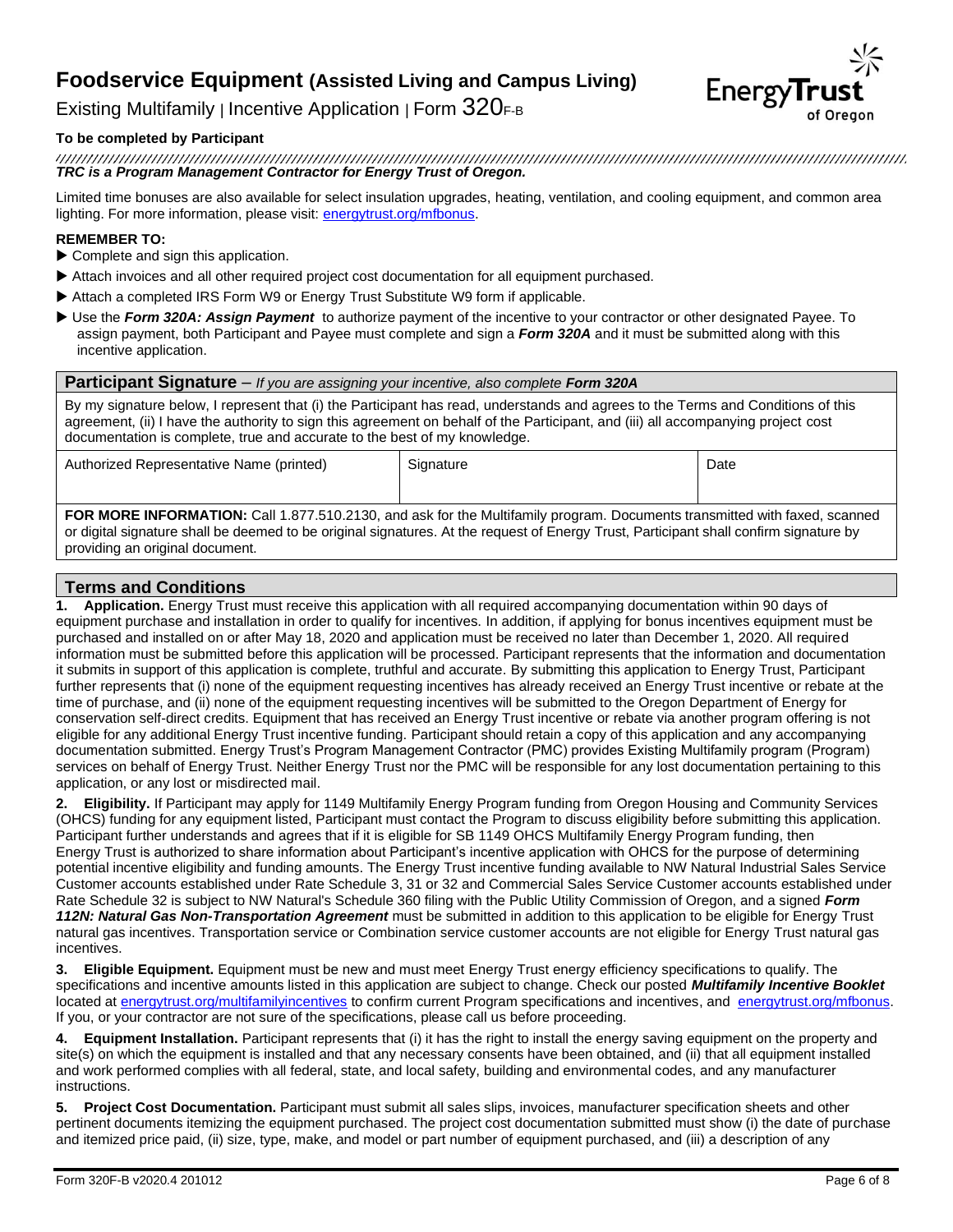

Existing Multifamily | Incentive Application | Form  $320$ F-B

#### **To be completed by Participant**

*TRC is a Program Management Contractor for Energy Trust of Oregon.*

installation or other labor charges. In addition to the required proof of purchase documentation, the Program may require additional site or technical information from Participant, for certain equipment, in order to determine whether it qualifies for incentives. Participant will provide Energy Trust with additional proof of purchase or other requested equipment information upon request. If Participant is leveraging external funding sources to directly reduce all or a portion of the final project costs incurred by Participant for the energyefficiency equipment (for example, state/federal funding, grants, discounts, rebates, incentives or other similar types of consideration) then Participant is required to notify Energy Trust in writing when submitting the project documentation and Energy Trust's incentive will not exceed an amount equal to the total eligible project cost minus such external funds.

**6. Payment.** Incentives will be paid following (i) installation of qualifying energy efficient equipment at the site address listed and in accordance with Program requirements, (ii) submission of this completed application, a complete, accurate, and verifiable *IRS Form W-*9 (Request for Taxpayer Identification Number and Certification) for the incentive check recipient and all required accompanying project cost documentation, and (iii) satisfactory completion of a post-installation verification, if required. Incentives will be paid directly to the named Participant unless Participant and its designated Payee sign and submit the *Form 320A: Assign Payment* along with this incentive application. Please allow 60 days from Energy Trust's receipt of all information for delivery of incentive payment. Failure to deliver all required documentation may result in a delay or withholding of payment.

**7. Incentives.** Funds for incentives are limited and subject to budget availability. Details of the Program, including incentives and other requirements, are subject to change. Final determination of eligibility for Energy Trust incentives rests solely with Energy Trust. The total incentive provided (i) will depend upon the incentive amounts in effect, as posted in the *Multifamily Incentive Booklet* located a[t energytrust.org/multifamilyincentives,](https://www.energytrust.org/wp-content/uploads/2016/10/be_mf_incentive_booklet.pdf?utm_source=multiple&utm_medium=print&utm_content=incentive_booklet&utm_campaign=multifamily) as of the equipment installation date, (ii) bonus incentive amounts as listed at [energytrust.org/mfbonus,](http://www.energytrust.org/mfbonus) if applicable, and (iii) will never exceed the total project cost or a maximum of \$499,999. If any bonus amounts are available for qualifying equipment, the base incentive plus the bonus incentives will never exceed the total documented eligible project cost. Incentives paid to any participant for all applications submitted to Program are limited to a maximum of \$500,000 per-site, per-year.

**8. Verification.** Equipment installations may be selected for a post-installation verification. Should Participant's property be chosen for a post-installation verification of the equipment, satisfactory completion of that verification has to occur before payment is issued. This verification is for the purpose of incentive payment only. No warranty is implied.

**9. Tax Liability.** Energy Trust is not responsible for any tax liability which may be imposed on the Participant as a result of any incentive payment. Energy Trust is not providing tax advice, and any communication by Energy Trust is not intended or written to be used, and cannot be used, for the purpose of avoiding penalties under the Internal Revenue Code.

**10. No Endorsement.** Energy Trust does not endorse any particular manufacturer, contractor or product in promoting the Program. The fact that the names of particular manufacturers, contractors, products or systems may appear in the Program does not constitute an endorsement. Manufacturers, contractors, products or systems not mentioned are not implied to be unsuitable or defective in any way.

**11. Access and Evaluation.** Reviews and evaluations of project work during and after measure installation are a critical part of Energy Trust's evaluation process for energy savings and incentive calculations. Participant agrees to cooperate with any such evaluation as a requirement of its incentive agreement with Energy Trust. Participant agrees to provide Energy Trust and its representatives with (i) reasonable access to the project site(s), obtaining any and all necessary consents, (ii) requested technical and other project documentation related to the installed equipment, and (iii) information about the energy use and operations of the equipment and/or project site(s) for the purposes of evaluating the energy savings during and after project completion. Participant agrees that Energy Trust and its representatives may inform subsequent owners of the project site(s) that Energy Trust has provided services to the project site(s) for the sole purpose of evaluating and facilitating Energy Trust program services.

**12. Disclaimer/No Liability. In connection with some applications, Energy Trust will provide incentive funding for energysaving equipment. Participant understands that, while Energy Trust may provide this funding, neither Energy Trust nor the PMC are supervising any work performed for Participant, and neither Energy Trust nor the PMC are responsible in any way for proper completion of that work or proper performance of any equipment purchased. Participant assumes the risk of any loss or damage(s) that Participant may suffer in connection with the equipment. Energy Trust does not guarantee any particular energy savings results by its approval of this application, or by any other of its actions.**

**13. Energy Information Release.** By signing and submitting this incentive application to Energy Trust, Participant authorizes Energy Trust to access its energy usage data for all of Participant's electric and gas utility accounts at the physical address(es) of the project as listed. Participant agrees to provide other reasonable assistance to Energy Trust to obtain such information. Participant further authorizes Energy Trust to discuss its energy efficiency efforts with its utility account representative(s).

**14. Information Release**. Participant agrees that Energy Trust may include some or all of the following information in reports to Bonneville Power Administration, the legislature, the Oregon Public Utility Commission (OPUC), and other government agencies as necessary to meet Energy Trust responsibilities and regulatory requirements: Participant's name, site address, general description of the type of energy saving or renewable project implemented (e.g. lighting, HVAC, solar PV), Energy Trust services or incentive payments provided to the Participant, and any energy saved or generated as a result of Energy Trust services or incentives. Energy Trust will treat all other information gathered as confidential and report it to such agencies only in the aggregate.